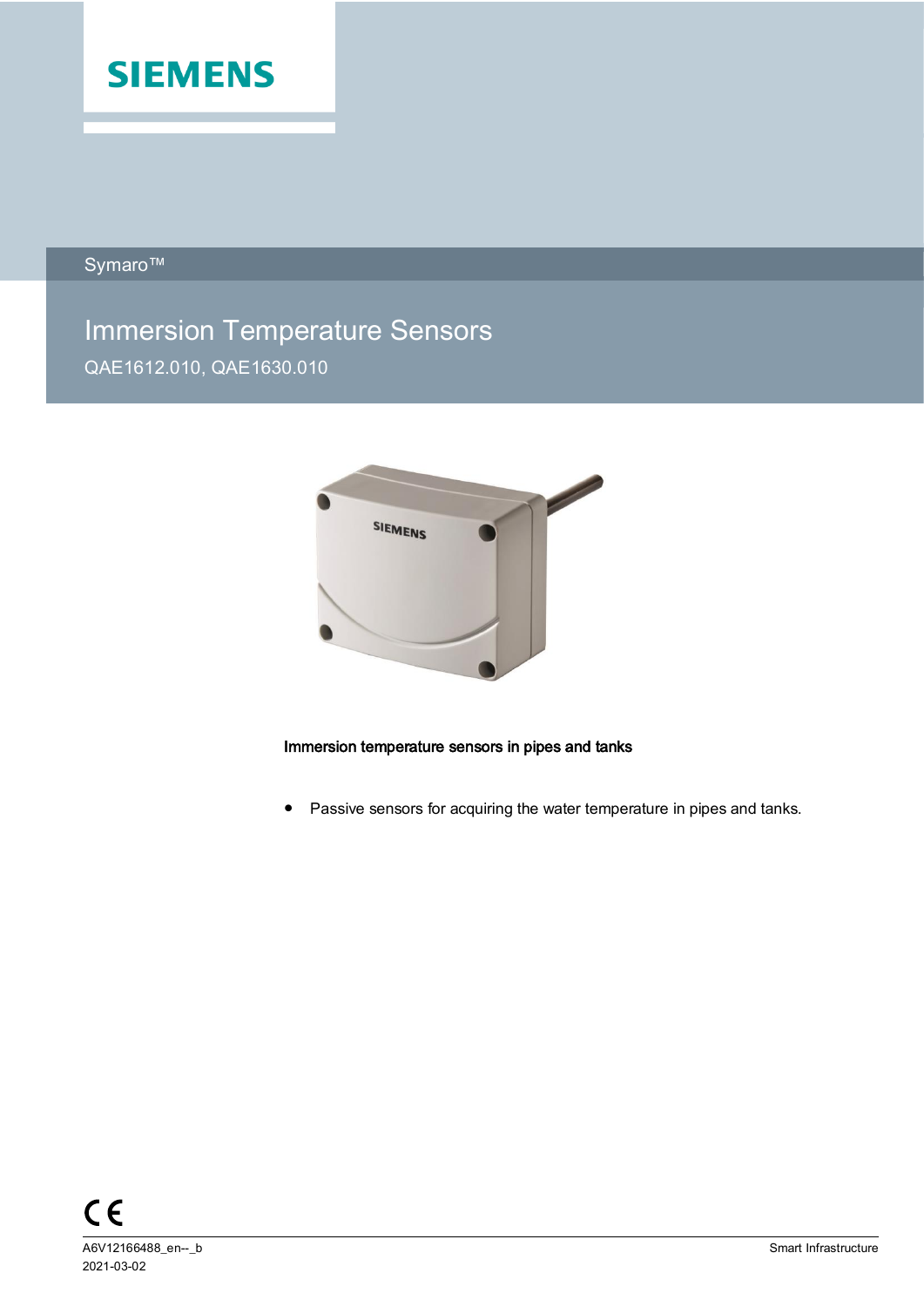**Use** 

The QAE16… immersion temperature sensors are for use in ventilation and air conditioning plants for:

- Controlling or limiting the flow temperature
- Limiting the return temperature
- Controlling the DHW temperature

## <span id="page-1-1"></span>**Function**

The sensor acquires the medium temperature via its sensing element whose resistance value changes as a function of the temperature.

The signal is delivered for further handling by a suitable controller.

## Sensing elements



## Mechanical design

The immersion temperature sensors consist of the following components:

- Two-sectional plastic housing comprised of base with connection terminals and removable cover (snap-on design)
- Immersion rod complete with sensing element

The connection terminals can be accessed after removing the cover.

#### <span id="page-1-0"></span>Type summary

| <b>Type</b> | Outfit                                         | Immersion<br>length | Nominal<br>pressure | Sensing element | Protection<br>degree of<br>housing |
|-------------|------------------------------------------------|---------------------|---------------------|-----------------|------------------------------------|
| QAE1612.010 | With clamp for protection pocket <sup>1)</sup> | $100 \text{ mm}$    | <b>PN 2)</b>        | Pt 1000         | IP42                               |
| QAE1630.010 | With clamp for protection pocket <sup>1)</sup> | $100 \text{ mm}$    | PN <sup>2</sup>     | NTC 10k         | IP42                               |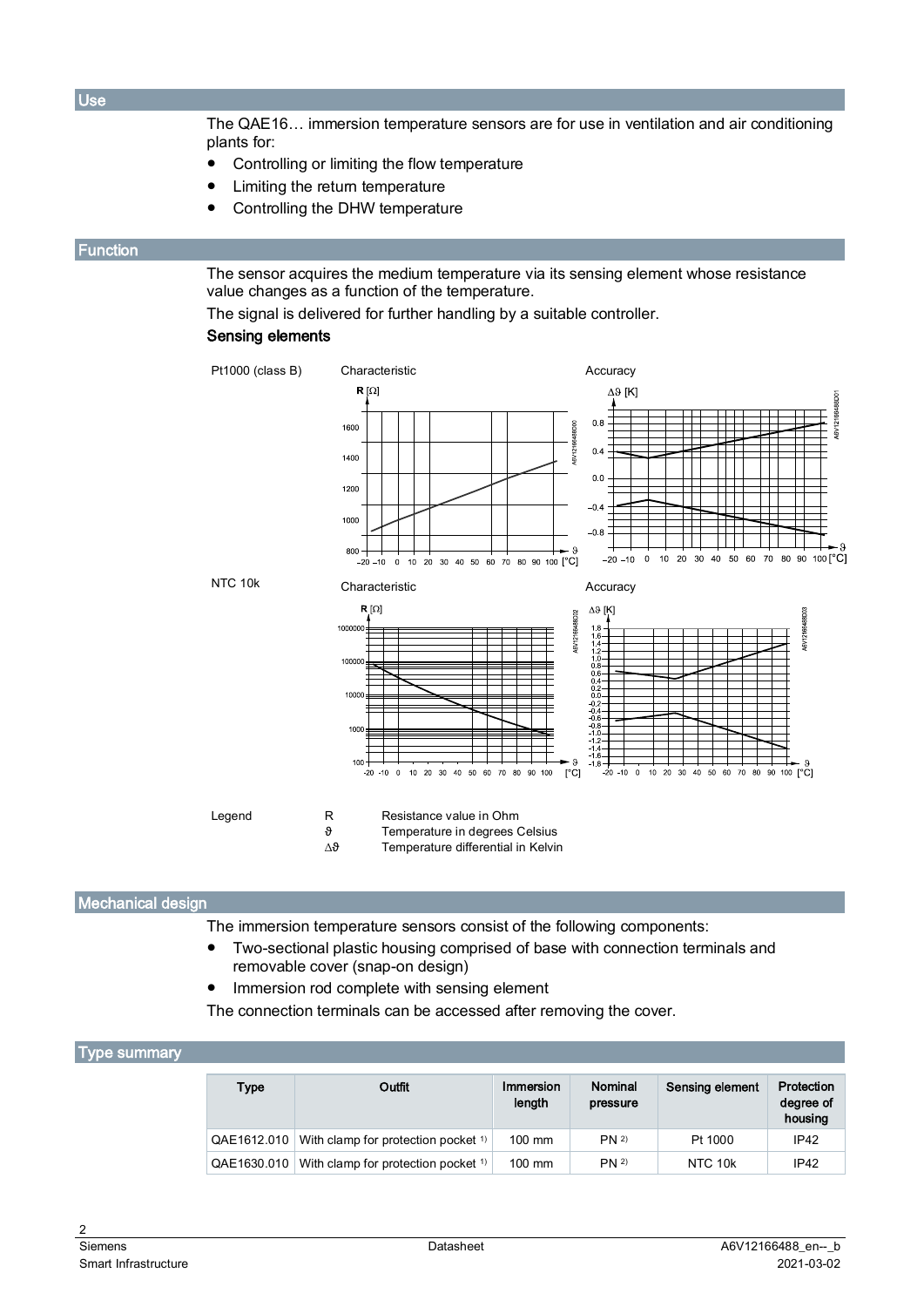1) Protection pocket required (not included as standard)

2) Depending on the type of protection pocket used

## **Ordering**

When ordering, please give name and type reference, e.g.: Immersion temperature sensor QAE1612.010 or protection pocket ALT-SS100.

## Accessories (not included in standard delivery)

| Name                   | <b>Material</b> | Nominal<br>pressure | Type of sealing                | Immersion<br>length | Type reference |
|------------------------|-----------------|---------------------|--------------------------------|---------------------|----------------|
| Compression<br>fitting | V4A (1.4571)    | <b>PN16</b>         | Threaded with sealing<br>means | $- - -$             | AQE2102        |
| Protection<br>pocket   | Brass (CuZn37)  | <b>PN10</b>         | Threaded with sealing<br>means | $100 \text{ mm}$    | ALT-SB100      |
| Protection<br>pocket   | V4A (1.4571)    | <b>PN16</b>         | Threaded with sealing<br>means | $100 \text{ mm}$    | ALT-SS100      |
| Protection<br>pocket   | V4A (1.4571)    | <b>PN40</b>         | With flange for flat seal      | $100 \text{ mm}$    | ALT-SSF100     |

For other protection pocket accessories, refer to datasheet N1194.

## Equipment combinations

All systems or devices capable of acquiring and handling the sensor's passive output signal.

#### **Notes**

#### **Engineering**

Protection pockets made of Brass may not be used with nominal pressures over PN 10 or at temperatures over 130 °C. For higher nominal pressures or temperatures up to max. 135 °C the protection pocket is to omit (max. PN 16) or a protection pocket made of stainless steel (V4A) is required (see table accessories).

#### Mounting and installation

Depending on use, the sensor should be located as follows:

- For flow temperature control (in the heating flow):
	- Directly after the pump if the pump is located in the flow
	- 1.5 to 2 m after the mixing valve if the pump is located in the return
- For return temperature limitation:
	- In the return at a location where the temperature can be correctly acquired

The sensor should be installed in an elbow with the immersion rod or the protection pocket facing the direction of flow. The water must be well mixed where the temperature is acquired. This is downstream from the pump or, if the pump is mounted in the return, at least 1.5 m after the mixing point.

The sensor should be mounted such that the cable does not enter from the top.

With all types of sensors, the immersion length must be a minimum of 60 mm!

The sensor must not be covered by lagging.

To fit the sensor, a threaded fitting or T-piece G  $\frac{1}{2}$  must be welded into the pipe.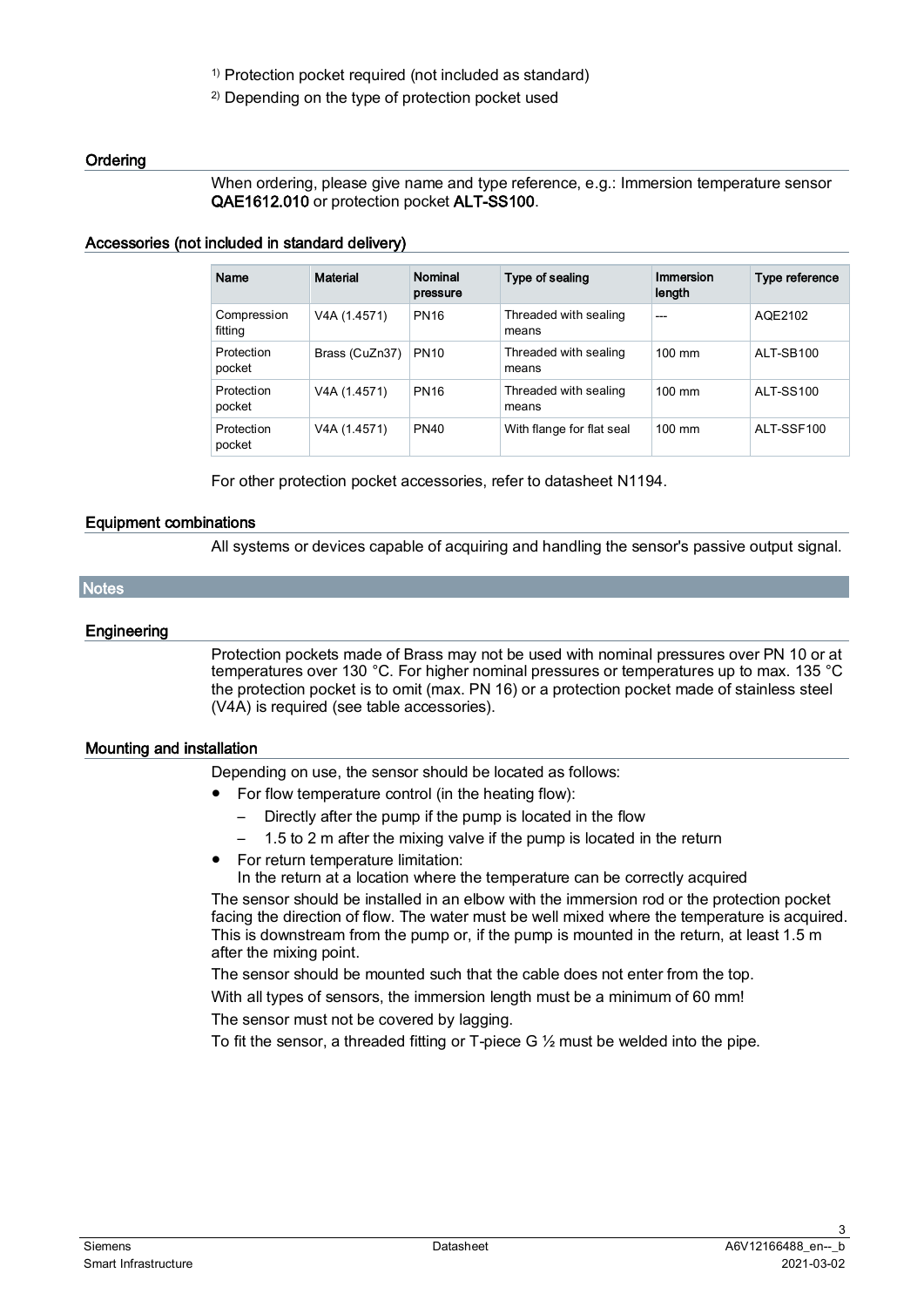# Mounting positions



NOTICE! For sensors with non-sealing threaded nipples G ½, sealing means must be used with the threaded connection (e.g., hemp, Teflon tape or similar).

Mounting instructions are enclosed in the package.

#### Disposal



The device is considered an electronic device for disposal in accordance with the European Guidelines and may not be disposed of as domestic garbage.

- Dispose of the device through channels provided for this purpose.
- Comply with all local and currently applicable laws and regulations.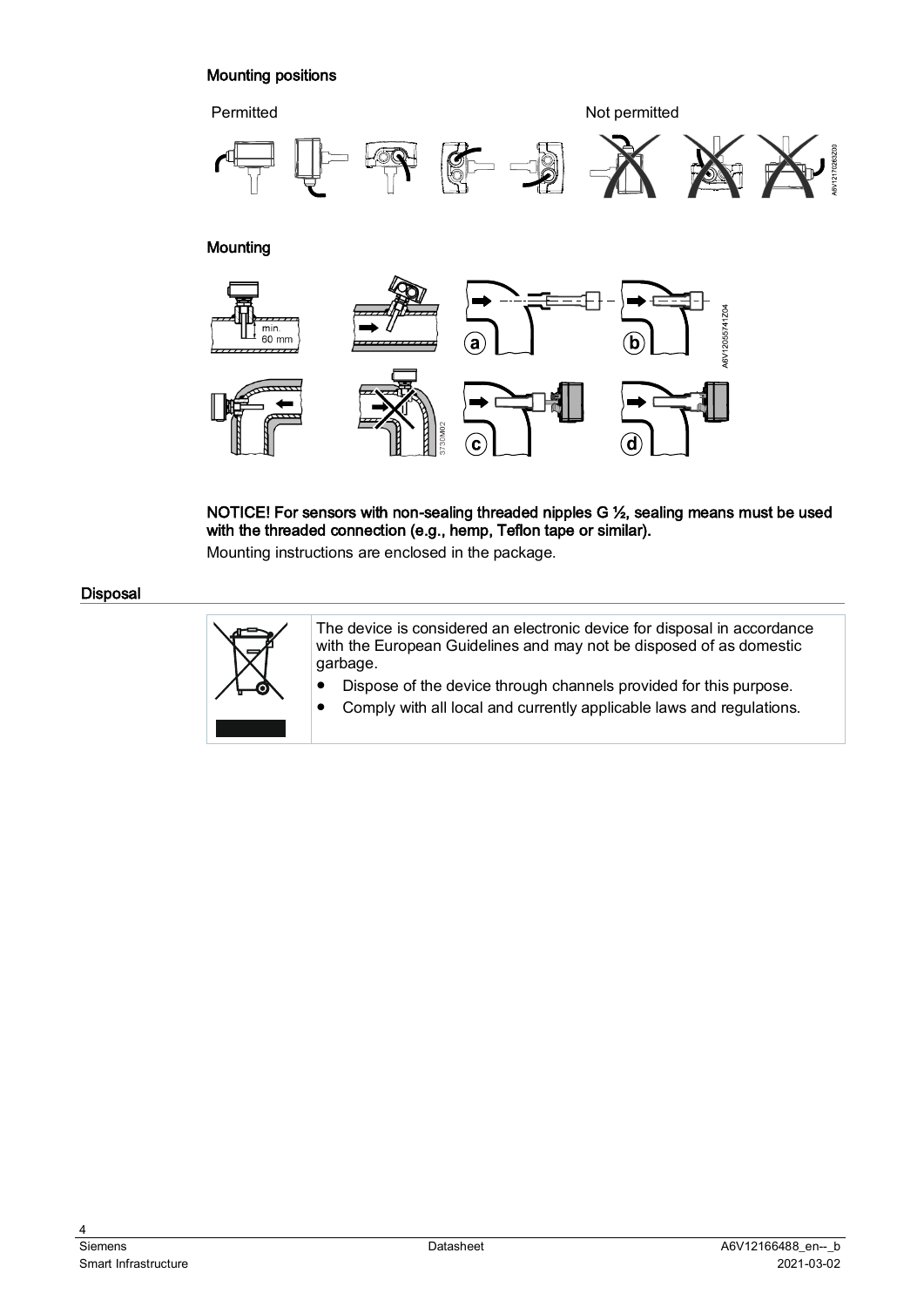| <b>Functional data</b>                                               |                                         |  |
|----------------------------------------------------------------------|-----------------------------------------|--|
| Measuring range                                                      | $-15100 °C$                             |  |
| Sensing element                                                      | Refer to Type summary $[\rightarrow 2]$ |  |
| Time constant<br>With protection pocket<br>Without protection pocket | Approx. 30 s<br>Approx. 8 s             |  |
| Measuring accuracy                                                   | Refer to Function $[\rightarrow 2]$     |  |
| Immersion length                                                     | $100$ mm                                |  |
| Nominal pressure                                                     | Refer to Type summary $[\rightarrow 2]$ |  |

| Ambient conditions and protection classification |                                                              |  |
|--------------------------------------------------|--------------------------------------------------------------|--|
| Protection degree of housing                     | Refer to Type summary $\rightarrow$ 2] according to EN 60529 |  |
| Protection class                                 | III according to EN 60730-1                                  |  |
| <b>Environmental conditions</b>                  |                                                              |  |
| Storage                                          |                                                              |  |
| Climatic conditions<br>٠                         |                                                              |  |
| Temperature                                      | $-1050 °C$                                                   |  |
| Humidity<br>$\overline{\phantom{0}}$             | $590$ % r.h.                                                 |  |
| Transport                                        |                                                              |  |
| Climatic conditions<br>٠                         |                                                              |  |
| Temperature<br>-                                 | $-2060 °C$                                                   |  |
| Humidity                                         | $595$ % r.h.                                                 |  |
| Operation                                        |                                                              |  |
| Climatic conditions<br>٠                         |                                                              |  |
| Temperature (housing)                            | 050 °C                                                       |  |
| Humidity (housing)                               | $1090$ % r.h.                                                |  |

| Standards, directives and approvals |                                                                                                                                                                                                                                     |  |
|-------------------------------------|-------------------------------------------------------------------------------------------------------------------------------------------------------------------------------------------------------------------------------------|--|
| Product standard                    | EN 60730-1<br>Automatic electrical controls for household and similar<br>use                                                                                                                                                        |  |
| EU conformity (CE)                  | A5W00040629 *)                                                                                                                                                                                                                      |  |
| Environmental compatibility         | The product environmental declaration<br>(A5W00146316A *) contains data on environmentally<br>compatible product design and assessments (RoHS<br>compliance, materials composition, packaging,<br>environmental benefit, disposal). |  |

| General                                    |                                                                  |  |
|--------------------------------------------|------------------------------------------------------------------|--|
| Perm. cable lengths                        | Refer to data sheet of controller                                |  |
| Electrical connections screw terminals for | $1 \times 2.5$ mm <sup>2</sup> or $2 \times 1.5$ mm <sup>2</sup> |  |
| Cable entry via                            | Sealing ring                                                     |  |
| Materials and colors                       |                                                                  |  |
| Immersion rod                              | Stainless steel                                                  |  |
| Base                                       | PC (light-grey)                                                  |  |
| Cover                                      | PC (light-grey)                                                  |  |
| Packaging                                  | Corrugated cardboard                                             |  |
| Weight including package                   |                                                                  |  |
| QAE1612.010                                | Approx. 0.125 kg                                                 |  |
| QAE1630.010                                | Approx. 0.125 kg                                                 |  |

\*) The documents can be downloaded fro[m http://siemens.com/bt/download.](http://siemens.com/bt/download)